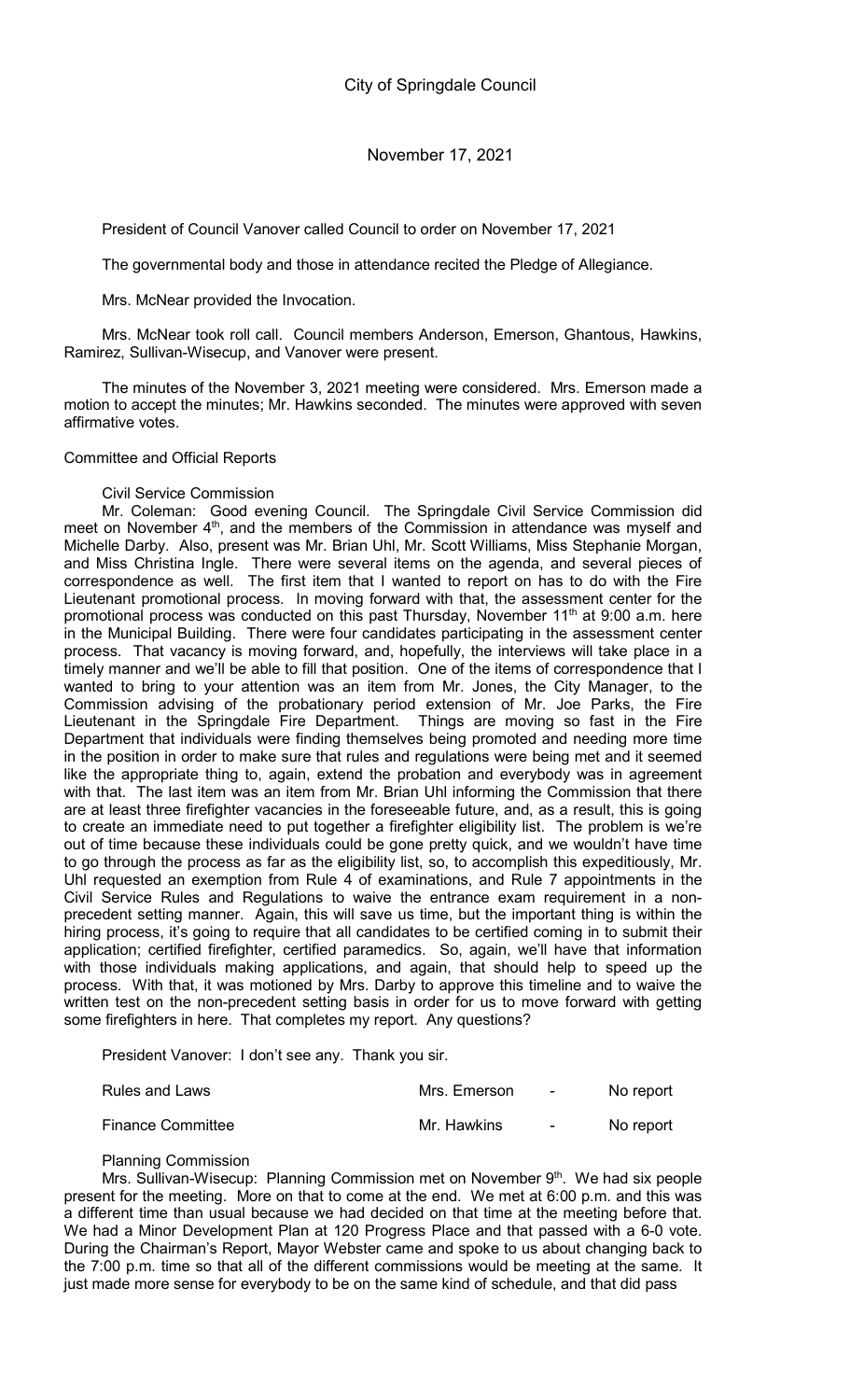Mrs. Sullivan-Wisecup (continued): with a 6-0 vote. We adjourned at about twenty until 7:00, which, at that point, Bob Diehl came in because he's been on commissions in the City for so long that everything always met at 7:00 p.m., that he had forgotten that we had voted to start at 6:00 p.m., so, it kind of went to the whole thing of keeping things the same as they always had been. He was walking in because everything always starts at 7:00 p.m., he had kind of forgotten that this was going to start at 6:00. The good thing is we are switched back to 7:00 p.m., so the next meeting will be at 7:00 p.m. again, and, so we will have Bob Diehl there. That concludes my report, unless you have anything to add Mr. Ramirez? (None) Thank you.

### Board of Zoning Appeals

Mrs. Ghantous: The Board of Zoning Appeals met on October 26<sup>th</sup>. We only had one applicant, and that was the Oak Hills Cemetery located at 11200 Princeton Pike. They came because they are going to build a new maintenance building. They needed a lot of variances. One, two, three, four, five, six, seven variances. So, the first one was from Section 153.253(E)(20) to allow three accessory structures on the site where one was permitted. The next one was Section 153.253(E)(20)(b) to allow a storage structure and equipment accessory building to be located in the front yard where they are only permitted in the rear yard. Section 153.252(C) to allow an accessory or storage structure to exceed ten percent of the main building, or 750 square feet in the area, whichever was less. Section 153.302(J) to allow for a gravel chip seal drive parking lot, excuse me, yes, gravel chip seal parking lot where parking areas and drives are required to be asphalt or concrete. Section 153.253(10)(a) to allow outdoor storage in the front yard where it's only permitted in the side or rear yard. Section 153.253(10)(d) to allow for outdoor storage of vaults, soil storage area, fuel tanks, and propane tanks without screening. And Section 153.253(E)(10)(b) to allow outdoor storage, not to exceed 20 percent of the gross floor area of the principal building and not to exceed what was shown on the plan. And, all of those variances were approved unanimously. Jeff (Anderson) did I miss anything?

Mr. Anderson: No. Only that it's a unique situation being a cemetery, and a lot of the code doesn't really take into account the use. For example, like the storage and space. You know, they consider the core mausoleum the primary structure, even though it's very small on a huge lot. When, in practice, it doesn't really make sense in the cemetery. So, it sounds like a lot, but, it was netted out to one variance with seven or six components, and they were very accommodating to make it as minimal as possible and still maintain the intent of the code that didn't really account for that use. So, I think we felt comfortable with that, even though it sounds like a lot.

Mrs. Ghantous: Yes, so much of it just wasn't applicable in that use. And, that will conclude my report.

### Board of Health

Mrs. Emerson: The Board of Health met on November 11<sup>th</sup>. For the Commissioner's Report, Ella Jergens is retiring from the Springdale Health Department on November  $30<sup>th</sup>$ , following 18 years of dedicated service here. They are in the process right now of hiring a new Environmental Health Director. Since March of 2020, there have been 1,367 COVID-19 cases and 36 COVID-19 deaths in Springdale. For the Public Health Accreditation, they have kind of put that on hold. There's eight measures that they have to address and they're putting that on hold currently because of all the vaccinations and the boosters that are taking place now. They're going to readdress that in January of this coming year. The Medicaid Administrative Claiming. The Board of Health received \$9,301 for the September study time. The next study time will occur on December  $12<sup>th</sup>$  through the  $18<sup>th</sup>$ . For recent food program activity, Panda Express remains under construction. Five Guys Burgers is continuing to remodel. The Arby's which is going in the place of old Steak N shake on Princeton Pike; plans were approved and there's multiple requirements outlined. The Bully, which is the old Boulevard; they submitted plans and the initial walk through occurred on November  $8<sup>th</sup>$ . We had three readings of regulations. R1-2021 dealt with fees for foods and services. R2-2021 dealt with fees for spas and swimming pools. And, R3-2021 dealt with fees for hotels and motels. That was the second reading of all three of those regulations. The third and final reading will happen on December 9<sup>th</sup>. For the Nurse's Report, we had four doses of Narcan given in October. Springdale Health Department is offering all three vaccines for boosters; Moderna, Pfizer, and Janssen (Johnson and Johnson). You can call the Health Department for times and dates of the clinic and the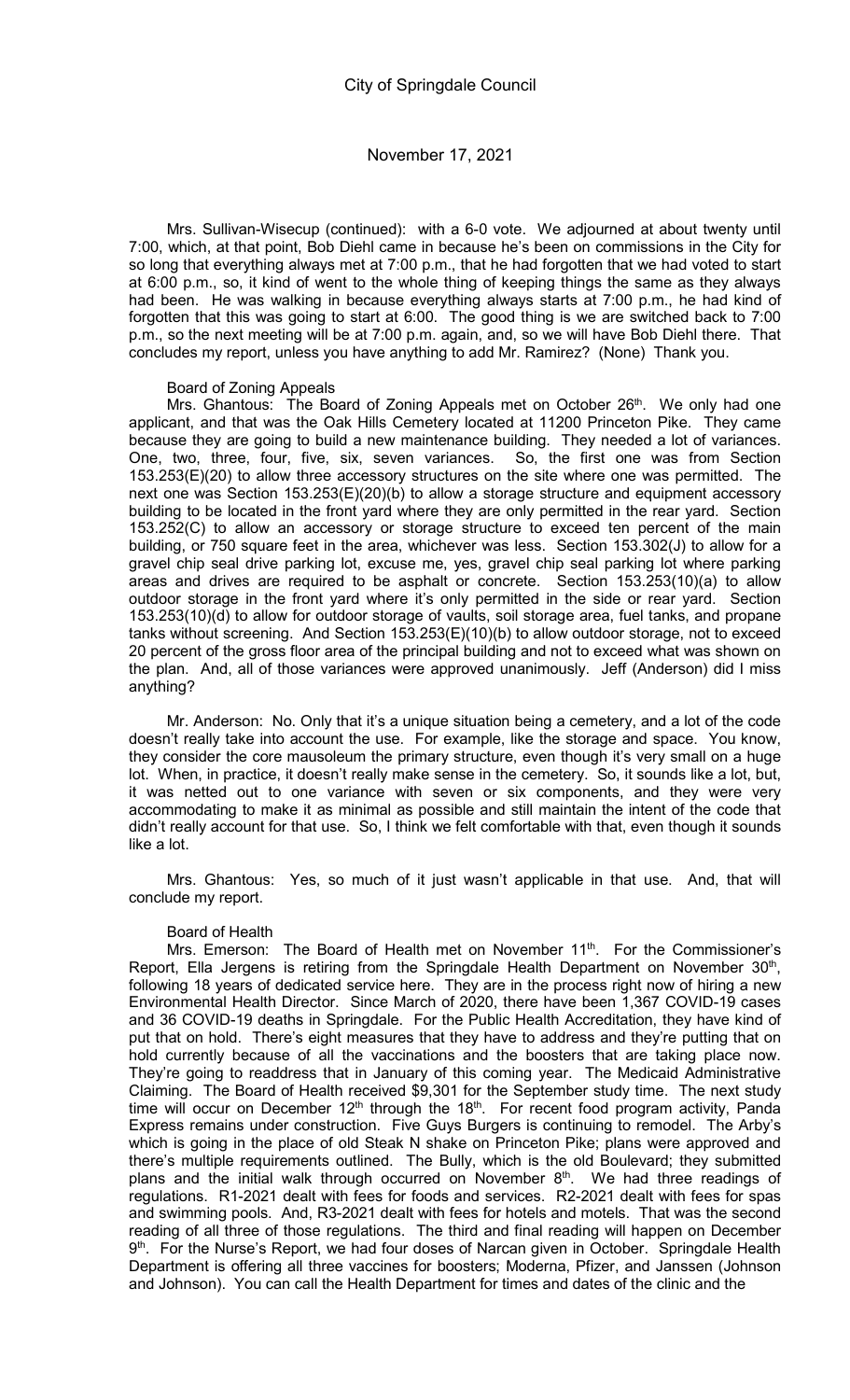Mrs. Emerson (continued): booster clinic. They are giving flu vaccines, the initial vaccines for the COVID-19, and the booster vaccines. A little bit about the vaccines; to be eligible for the booster, you have to be 65 years or older at this time, or 18 years and older and live in a long-term care setting. Eighteen years and older who have underlying medical conditions, or 18 years and older who work or live in a high-risk setting. That is for the Moderna and the Pfizer booster. And, you have to be at least six months out from your initial vaccinations. For the Janssen, everybody is eligible for that, if you've had your first Janssen vaccine already. Anyone age 18 or older who have received the initial Johnson and Johnson vaccine, can get the second one, but it has to be at least two months following the initial dose. CDC has also passed the mix and match booster. So, eligible individuals may choose which vaccine they receive as a booster dose. Some people may want to stick with the same vaccine that they had given, and others may prefer to choose a different booster. That's all available at the Community Center. They're just asking that you call ahead and make an appointment and that you bring your vaccine card with you. That concludes my report unless there's any questions.

Capital Improvements **Mrs. Emerson** - No Report

O-K-I

Mr. Anderson: The OKI Executive Board did meet on November  $10<sup>th</sup>$ , a day early due to Veteran's Day. I know people look forward to the traffic report. Just as a fair warning, this is the last one that you should expect to get for some time because OKI traffic studies have advised that they think this is the steady state now; the "new normal" if you like that phrase, at least for the foreseeable future. And, that remains what we've seen for the past three months. All traffic in the area is down about three percent; cars down about four percent, and trucks are up about 12 percent. The a.m. rush hour, which I thought was surprising, is still down about ten percent overall, which doesn't feel like that to me, but, that's what the numbers show. The other thing that's interesting is there was a presentation from OKI about a website that's available; oki.org/tree-for-me. It's a way that you can look to see what the environmental economic impact is of planting trees in your area, either as a community, or as an individual. It's a "wizzi wig" kind of dragon drop. You can find your address and then you can pick the type of tree down to what it is, you can see how big it will show up on the plat. It will overlay it on the auditor's site so you can see what it would look like if it's big, and then it gives you an idea of what that is in terms of impact for the nearby housing for cooling, water management; things like that. I thought it was neat. It's something they put together to help communities kind of build programs around just widespread tree planting, like the City of Cincinnati does if you live in that city, you can request trees from the park district every year. For like ten dollars, you get these nice oak trees. We don't have that here, but it's something to think about. But, if you're curious what a tree would do for your plot, how big it will grow, it's a nice site. It's at oki.org/tree-for-me. I thought that was interesting. The other thing too is we have more information coming back on surveys, I'm sorry, the census. Where Hamilton County was up about 3.5%, if you haven't seen the results of the latest census, Hamilton County grew substantially. About 29,000 folks got added to the County, which made it, I think, the second largest percentage or number gained for the State. So, people continued to move into the cities. Most of the collar suburbs have stayed relatively flat. The further outreach when you get in Clermont and that area tend to reduce, although Hamilton grew quite a bit also. So, I thought that was interesting, so I thought I'd share that. The one other thing to note, which we can talk about later, if it's more appropriate is we talked about committee assignments and placements; a number of them that are expiring, we are dealing with next month. The OKI one actually, is up for renewal too. I don't think that was on our list; they reminded me of that when I was there, so it's something else to add to our list is whatever that placement is going to be; we'll need to do that in December. That's it. Thanks.

## President Vanover: Thank you.

# Mayor's Report

Mayor Webster: I've got several items tonight. First off, Andy (Kuchta) is here to give you an update on the Comprehensive Plan, but I just wanted to tell you that I have postponed the public hearing from December (2021) in to January (2022). As the evening unfolds, you'll understand why I did that, and we'll talk about that in Executive Session, in Item Number 12. I had the pleasure of cutting the ribbon for the first full-service grocery store opening in the City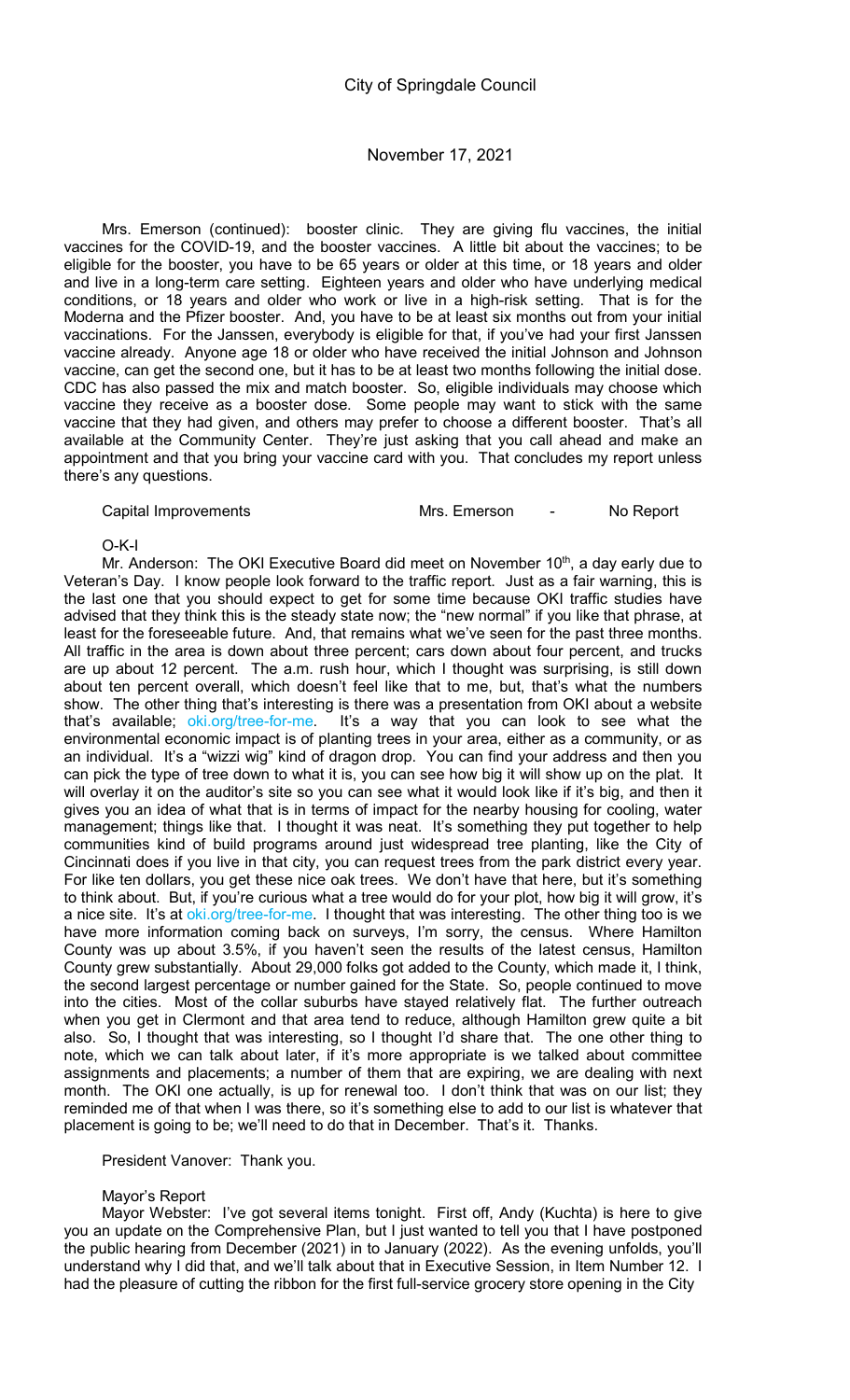Mayor Webster (continued): of Springdale in probably 30+ years, as Aldi's opened their doors to the public on October 28<sup>th</sup>. Things are going very well and they seem to be very happy here and I know there are a lot of happy shoppers to see a full service grocery store here in Springdale once again. We had an SOS (Springdale Offering Support) meeting this afternoon, and we had an update on where we stand as far as needy families, and the need is certainly there. We're looking for donors for about 30 families; 36 to be exact that have requested assistance that we do not have a sponsor to match them up with. So, if anyone out there would like to become involved with adopting a family, we'd love to hear from you. If you don't want to do that, and would like to make a cash contribution, we certainly have people that will take that money and go out and do the shopping for you, and so forth, and so on. So, just contact our Health Department at 346-5725. And, we also are looking for food. We've got about 30 drop boxes scattered throughout the City. In fact I see we've got one right out here in City Hall, and there's one down at the Police and Fire I believe have them also, and also at the Rec Center. The other item that we exposed you to at the last meeting was the December 4<sup>th</sup> Santa 5k, and we're going to follow that announcement up with a promo video and I think if you didn't fall in love with the program last week, there's something wrong with you after you see this video. (Showing of promotional video). Can I count everybody in? Seriously, that's great. That is Elizabeth Johnson's little daughter. I think she's two or three years old. I suspect that's who it was, but I verified it today, it was her daughter. Elizabeth (Johnson) is organizing this entire thing and is doing a marvelous job, so we're really looking forward to that and we hope to raise a few bucks for SOS in the process. A couple of other things have gone on in the last month. I've had the pleasure of serving on a Boys Scout Review Panel on October 27<sup>th</sup>. Springdale has a brand spanking new Eagle Scout and his name is Steven Higgins. His mom and dad and he live out on Observatory Avenue and a great young man. I was very pleased to serve on that panel. Also, just to mark your calendars, in addition to the Santa 5k on December  $4<sup>th</sup>$ , on Monday, November 29<sup>th</sup>, out here in the rotunda, we're going to light the Christmas Tree. It's been an annual event for some time. This year, the Springdale Elementary School Choir will not be able to participate because of COVID-19, but we do have a choir coming from the middle school or the high school, but somewhere over in Princeton there's going to be a choir that's going to be here. We'll have music, we'll have treats, and so if you know any little kiddies, send them over because Santa will be here to meet them. Also, I'd like to request at this time three ordinances verifying or confirming my appointments to the Board of Health starting January 1<sup>st</sup>, 2022, and that's Scott Garrison, Carol Quinlan-Hall, and James Squires, and their terms expire 12-31-21, and so I'd like to request those three pieces of legislation for December 15<sup>th</sup> meeting. Don't forget our next Council meeting, December 1<sup>st</sup> is at 6:00 p.m., even though all other meetings are 7:00 p.m. (laughter), but we're going to break the rules here; 7:00 we have reservations at BJ's Brewhouse and I won't tell you what the "aka" is. Dinner at 7:00 p.m. and we've made reservations for 30 people. So, if you plan on bringing ten or 12, let me know, and I'll bump the number up. And, we also have a special Park and Recreation Commission meeting for November  $30<sup>th</sup>$  at 7:00 p.m. down at the Community Center. I think that concludes my report. Thank you.

## Clerk of Council/Finance Director

Mrs. McNear: The General Fund update through October 31<sup>st</sup> for receipts. Based on a net budget of \$22.941 million dollars, we have received \$20.745 million dollars, which is 91%. Those funds are made up of five general fund resources; Earnings Tax, Real Estate Taxes, Paramedic Services, Local Government Funds, and Mayor's Court for a total of \$19.570 million dollars, which is 94% of the receipts to date. For expenditures on a net budget of \$21.372 million dollars, we have spent \$16.427 million dollars, which is 74% of the budget. And, the General Fund through October 31, 2021 ending balance is \$6.928 million dollars and that concludes my report. Thank you.

Administrator's Report **Mr.** Jones **Communistrator's Report** 

Law Director's Report

Mr. Braun: I have something to report to Council tonight. There was a hearing held on Monday before Judge Goering on a motion that I had filed on behalf of the City regarding the implement of sanctions against the individual that sued the City of Springdale earlier this year related to the annual goldfish event. And, I'm happy to report that, as a result of that hearing, Judge Goering did award sanctions in favor of the City of Springdale in the amount of \$3,000. So, that will be coming in to the City treasury and additionally, Judge Goering was rather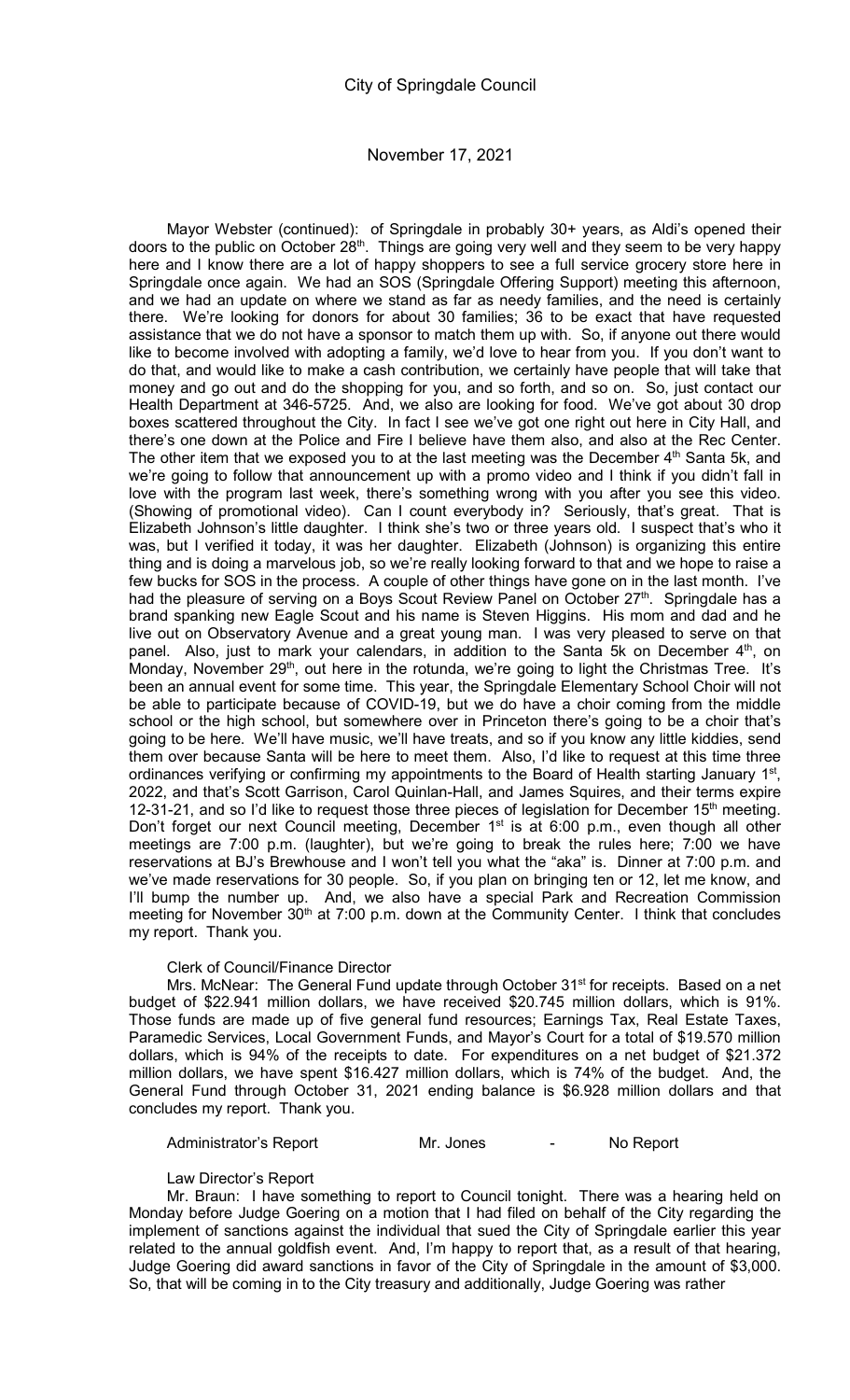Mr. Braun (continued): adamant about the fact that he was discouraging the individual that filed that suit from pursuing any other action like that in the future. And, indicated that the court system is not to be used to file frivolous suits against municipalities. As you're aware, other communities adjacent to us have had a problem with this in the past, and sanctions were also issued there, and so I was pleased to be able to report that Judge Goering followed suit and also awarded this. Those were ordered to be paid by the end of the month. So, I'll be giving those over to the Administration. That's all I have.

## Engineer's Report

Mr. Riggs: I've just got a few items tonight. I'll begin with Community Center Reroofing Phase 2; work is about 90% complete. We're really just waiting on the skylights at this point. They're still in transit somewhere, but we're hoping to get them on sight by the end of the month and begin installation in December, but, it may be pushed until the beginning of next year before all work is complete. We've got the East Crescentville Improvement Project; we're still on track to go to bid in early January, so, Butler County is working with ODOT (Ohio Department of Transportation) to obtain final plan package approval. Northland Boulevard Reconstruction; preliminary right-of-way plans were submitted to ODOT on November 5<sup>th</sup>, and we're still on track to submit Stage 2 plans in early, or mid-February. The State Route 747 Curb Replacement Catch Basin Repair Project; we're looking to wrap up plans in February and go to bid sometime in March. The East Kemper Road Bridge/CSX Railroad Bridge Repair Project; we submitted final plans to CSX on November 10<sup>th</sup>, and we're still on track to have plans complete in December and go to bid in January of 2022. That concludes my report.

## Comprehensive Plan

Mr. Kuchta: Thank you. As the Mayor mentioned, we're revising our schedule and pushing it out a little bit. We have a whole new series of dates penciled in. I'm just going to hit a few highlights. The folks that are on the Executive Steering Committee, which there are several of you up at the dais tonight, you should expect to receive a full draft plan, which is over 85% to 95% complete at this point from the consultants. You'll get the draft comprehensive plan around mid-December, and we're going to ask you to review those over the next few weeks; through the holidays, you'll a little bit of down time, and you can read through those at your leisure. We ask to get comments back right after the holidays. We're tentatively planning and we have a specific date, but I don't want to mention it until I've vetted it out, and made sure that there's no conflicts. But, for the public open house to be in mid-January, here in this building in the rotunda for several hours, and that entire week we're also going to have online opportunity for residents to review documents and provide comment forms that entire week as well. And, the plan will be finalized after those comments and that public open house has occurred, Executive Steering Committee will have one last meeting to review what will be the final draft plan in late January, and then the expectation is to have however many public hearings we need to have, the presentations in front the Council of the plan for adoption in February. That concludes my report.

| Communications                   | None        |
|----------------------------------|-------------|
| Communications from the Audience | <b>None</b> |

## Ordinance and Resolutions

Ordinance No. 43-2021

AN ORDINANCE AUTHORIZING THE MAYOR AND CLERK OF COUNCIL/FINANCE DIRECTOR TO EXECUTE A COMMUNITY REINVESTMENT AGREEMENT WITH TRICON PROPERTIES LTD AND AMPAC PLASTICS, LLC RELATED TO THE EXPANSION OF MANUFACTURING FACILITIES LOCATED AT 12025 TRICON ROAD AND DECLARING AN EMERGENCY

Mrs. Emerson made a motion to adopt Ordinance No. 43-2021; Mr. Hawkins seconded.

Mr. Ramirez: Do we know the value of the tax exemption?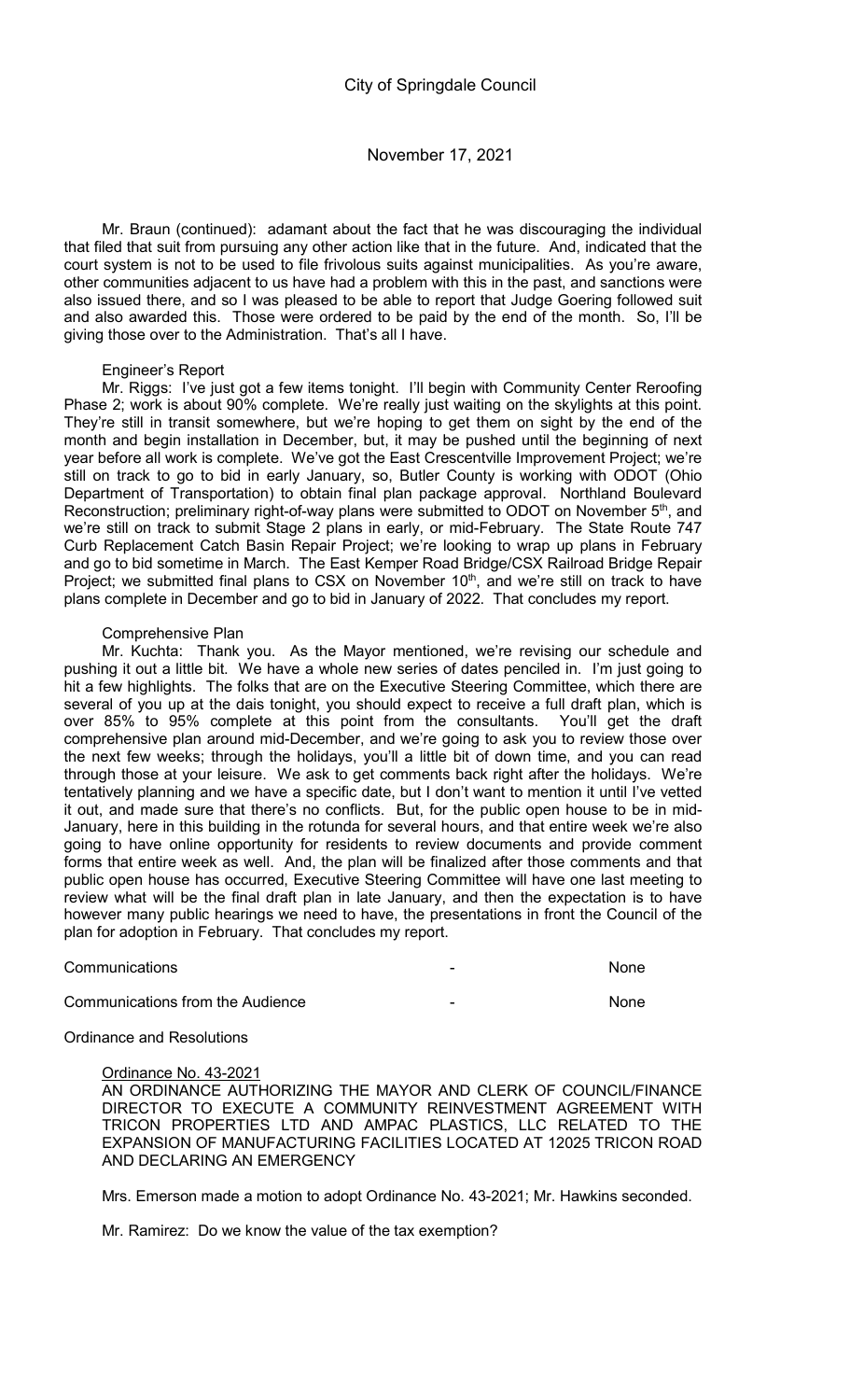Mr. Kuchta: The total value over the ten year term of the abatement would be \$259,000 over that life of that abatement if that \$2 million dollar increase in real property value actually is picked up by the County Auditor.

Mr. Ramirez: Thank you.

Ordinance No. 43-2021 passes with seven affirmative votes.

Resolution No. R16-2021

A RESOLUTION AUTHORIZING THE EXECUTION OF AN AGREEMENT BETWEEN THE BOARD OF COUNTY COMMISSIONERS OF HAMILTON COUNTY AND THE CITY OF SPRINGDALE POLICE DEPARTMENT RELATED TO PARTICIPATION IN THE HAMILTON COUNTY QUICK RESPONSE TEAM

Mrs. Sullivan-Wisecup made a motion to adopt Resolution No. R16-2021; Mrs. Emerson seconded.

Resolution No. R16-2021 passes with seven affirmative votes.

Old Business

Mr. Anderson: Sorry, on Old Business, can we get an update on the latest for the parking regulations we had talked about it I think now two months ago that an updated draft was coming for the rental car and I think that was going back to Rules and Laws.

Mr. Braun: Yes. I thought we updated that at the last meeting, but that was approved by Rules and Laws, but it is now going to Zoning, it's got to be approved by the Planning Commission because technically it's an amendment to the Zoning Code and then it's going to come to Council after they weigh in on it.

Mr. Anderson: Right. Was it at that last Planning (Commission) meeting, or will it be at the next one?

Mr. Braun: It's in the December meeting.

Mr. Anderson: It's in the December meeting. Okay, because I didn't hear it in the update, that's why I didn't know if it changed. Okay.

Mr. Braun: Alright.

Mr. Anderson: Thank you.

New Business **New Business None** 

Executive Session **Executive Session** Economic Development

Mrs. Emerson: Pursuant to the Charter I move to adjourn into Executive Session with the City Legal Counsel for the purpose of Economic Development.

Mrs. Sullivan-Wisecup: Second.

The motion to move to adjourn into an Executive Session for the purpose of an Economic Development matter passes with seven affirmative votes.

President Vanover: We will retire for Executive Session and I will also invite Councilman-Elect (Dan) Jacobs to join us.

Council departed chambers at 7:35 p.m. Council returned to chambers at 8:19 p.m.